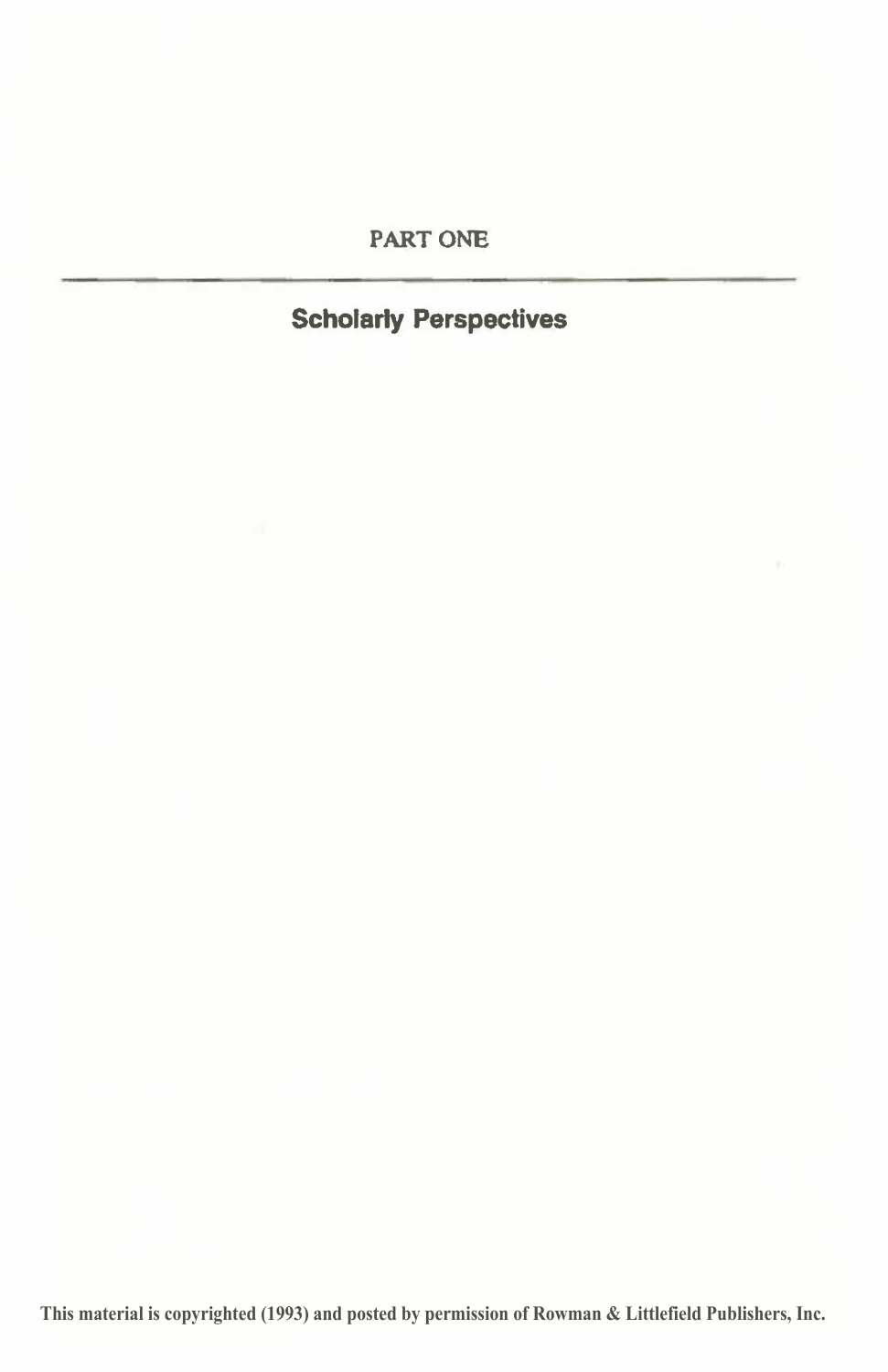## **Overview of Research on Party Organizations**

### *Leon D. Epstein*

**Asked to discuss briefly the state of research on party organizations, principally understood as state and local organizations, I shall first comment generally and then cite only a few studies to illustrate the extensive scholarly literature on the subject.** 

**My perspective these days is principally that of a synthesizing user of the organizational research conducted by others. It is about 35 years since I studied party organizations in Wisconsin counties, employing interviews, mail questionnaires, and participant-observations (Epstein 1958: Chapter 5). That experience, together with a nearly simultaneous study of candidate-selection practices of British constituency associations, convinced me of both the value and the arduousness of such research. At the time of my Wisconsin work, political scientists in other states were also studying the new ideological activist organizations that seemed to be replacing patronage parties. Some of these studies, completed in the early 1960s, were widely recognized as important scholarship; striking examples are the books written by Samuel Eldersveld (1964) and James Q. Wilson (1962). Their work maintained a traditional professional concern with party organizations as key elements in understanding the democratic political process. That concern goes back to Ostrogorski (1902) and Michels (1915), and it includes landmark studies of old party machines like Chicago's (Gosnell 1937). Surely, the profession's concern with the subject persists, as all of us know and as I shall emphasize in discussing work of the last decade. Nevertheless, studies of party organizations appear less salient since the mid-1960s or thereabouts. I mean**  only less salient in political science generally, where of course the **development of many new fields reduces the relative importance of parties, but also less salient even within the parties field itself. I believe that more time and energy are devoted to party systems, party competition, party voters, party identifiers, and legislative parties than to extra-governmental party organizations.** 

**1**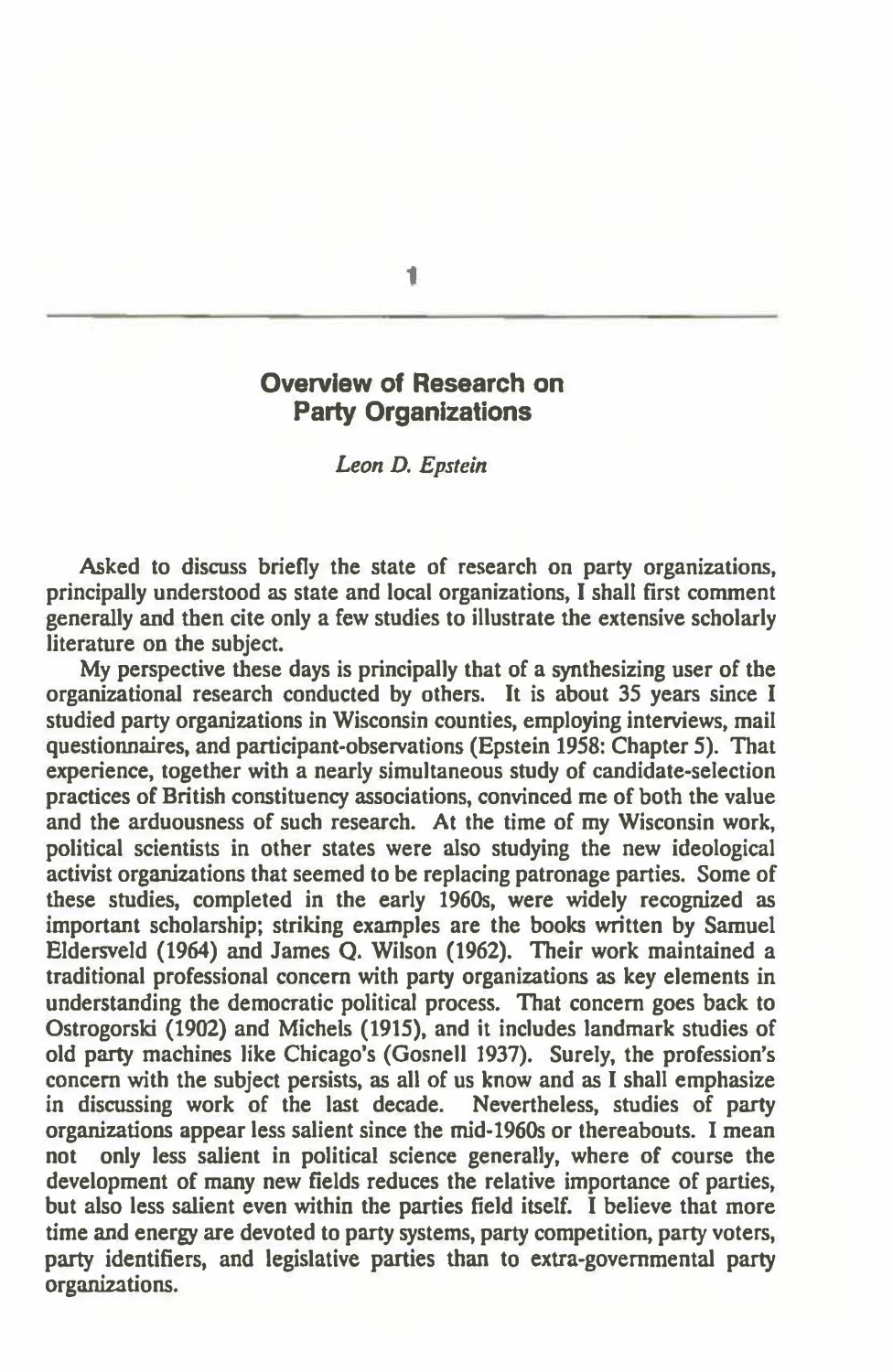Perhaps research on party organizations, especially at state and local **levels, bas not been the readiest path to fame and fortune for political scientists during the last quarter century. That supposition can be supported by at least one crude measure: among 238 articles and research notes appearing in twenty issues of the** *American Political Science Review* **during a recent five-year period (March 1986 through December 1990), only one-a research note-was devoted to extra-governmental party organization at any level in the United States or elsewhere. This statistic may reflect more than the fact that party organization is but one of the multitude of subjects now attracting political scientists. Research on organizations ordinarily requires field work, either by a principal investigator or through specially developed survey instruments, while scholars are understandably tempted by inquiries that can be pursued by using already available data from established surveys, documents, and secondary sources, or by philosophical and methodological work for which no empirically-derived data are needed. Thus, only a modest percentage** *ofAPSR* **articles on any** *subject,* **I once observed in the mid-1980s, contain newly gathered data from elite interviews, participant-observation, or specially developed surveys or questionnaires (as distinct from national surveys used in many voting-behavior articles).** 

**The very state and local character of party organizations may also help account for the subject's lack of prominence. Political scientists, like many Americans, are likely to be more interested in national than in state and local affairs. To some extent, that interest is reflected in useful and important studies of national party organizations. Their recent expansion surely justifies attention, and the availability of campaign finance data from the Federal Election Commission facilitates relevant research. Hence, it is harder than ever to persuade a Ph.D. candidate in the parties field to forgo the greater visibility of a national study in favor of studying state and local organizations. Yet good reasons remain for looking to sub-national units for most party organizational activity. We are far from certain that state and local parties have declined as conventional wisdom suggests, and we still know too little about the non-patronage organizations that have developed, ever since the 1950s, to serve different purposes from those of the old machines. Several examples of new developments will be found in the excellent studies in Pomper (1980).** 

**Characteristic of most recent scholarship is the realization that party organizations have had to accommodate to a candidate-centered political culture and particularly to a nominating process that they cannot control but may seek only to influence. The significance of this point is readily understood in comparative context. Everywhere outside the United States, party organizations, at one level or another but usually local or regional, control the bestowing of their party labels; that is to say, dues paying party members or their chosen executive committees select (nominate) candidates.**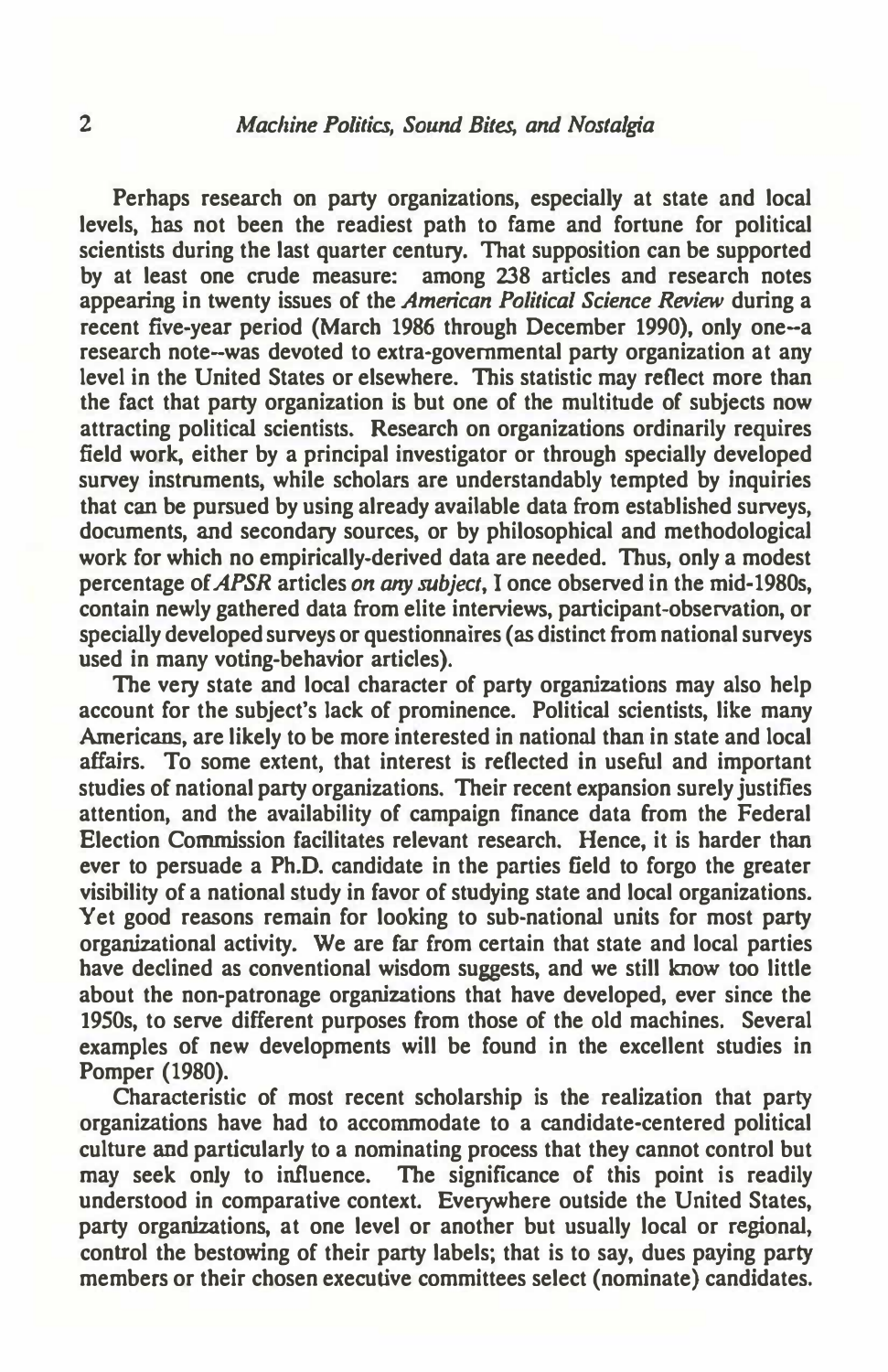**Only in the United States do laws tum over candidate selection by parties to voters, whose commitment to party is no more than a legal registration or declaration in order to participate in primaries. Direct-primary laws, apart from their other effects, are thus widely believed to have reduced the power of party organizations and therefore also to have reduced a principal motivation for individuals to become regular and active party members.** 

**In this context are many studies of how party organizations cope with nominating problems in the late twentieth-century American environment. Malcolm Jewell (1984) provides a leading example in his careful exploration of five of the several states whose parties used endorsing conventions to influence gubernatorial primaries in 1982. Viewing the pre-primary endorsing convention as an increasingly popular device for party activists, Jewell finds it to have organizational advantages, measured in part by the satisfaction that convention delegates expressed about their roles when answering questionnaires. Success in winning primaries for endorsed choices was, however, by no means uniform. Nor, it should be added, was organizational control of nominations anywhere near uniform during previous decades of direct-primary experience. Thus, Mayhew (1986) shows that traditional party organizations, while surviving in strength until the 1960s, had not been pervasively present and effective (even earlier in the century).** 

**Most of the organizational research from the 1980s that I have encountered does not deal directly with Jewell's subject. More typical, I believe, is the use of surveys to learn about the backgrounds, motivations, and activities of party members. Crotty (1986) has edited an exceJient set of studies of party committee members in five cities (Chicago, Detroit, Los Angeles. Houston, and Nashville). Among the findings are: continuing and even increasing activity during recent years in the first three cities; better Republican than Democratic organization in Houston and sometimes elsewhere; greater non-patronage incentives except in Chicago, with motivations most often provided by policy commitments; an adaptability of party organizations to changing ethnic populations; and a general loyalty of activists to their party despite their own occasional ticket-splitting. Incidentally, Crotty's book includes a chapter by Eldersveld that exemplifies his continuing research leadership in the party organizational field.** 

**Inferentially at least, the relatively substantial organizational activity reported by the several studies in Crotty suggest that incentives for party participation remain despite the impact of the direct primary and of candidate-centered politics. Indeed, in Los Angeles the weakness of organizational power in matters like nominations is specifically cited to indicate that activists are attracted despite the weakness. A similar point is more explicit in Mildred Schwartz's study of the Illinois Republican Party (1990). She rejects the view of Mayhew (1986) and the Advisory Commission on Intergovernmental Relations (1986) that the older control of nominations**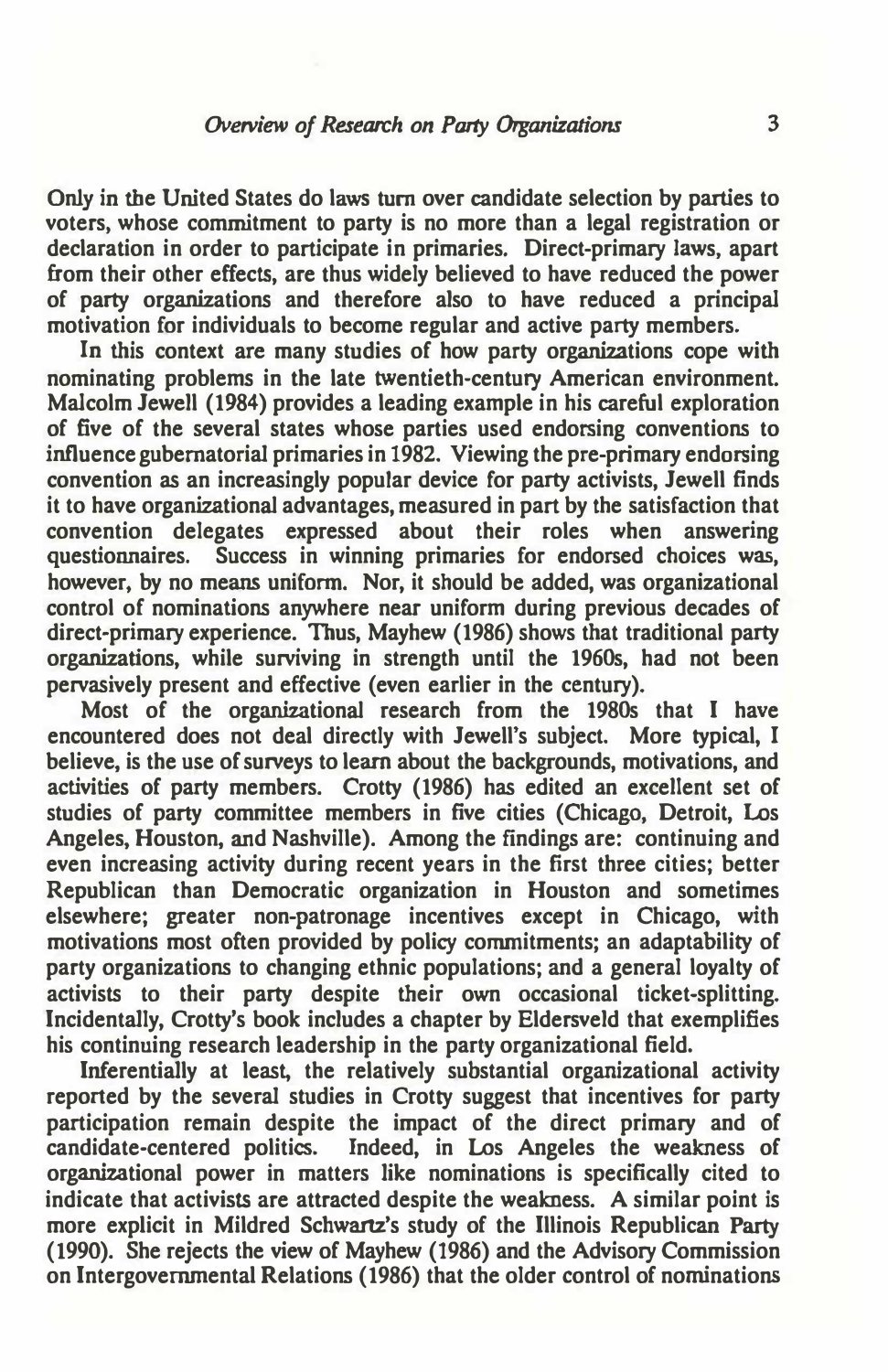**is a key criterion in measuring organizational success. Thus, Schwartz finds that the Illinois Republican organization is effective even though its role in nominating contests falls short of regular control of outcomes. Her research is notable for its many and repeated interviews with various sets of party actors at various levels; these actors include government officeholders as well as party committee members. They supply both tabular data and apt quotations.** 

**With its focus on a state party organization, Schwartz's work, as one reviewer (Flinn 1991) points out, may represent a shift from the conventional belief in the centrality of the county organization in the American party system. Schwartz is not alone in studying state organizations during the last decade. Jewell has been noted already. And there is also the NSF-funded, nation-wide Party Transformation Study by Cotter, Gibson, Bibby, and Huckshom (1984), best known for its measures of the organizational strength and the professional bureaucratization of the several state parties. It does, however, devote a substantial chapter to local party organizations, in which the authors report considerable county-level activity bolstering the book's principal thesis that party organizations have not recently declined but have in some respects become more significant since the 1960s. Thus, even if state parties have become a primary focus for organizational research, local parties remain within the scope of inquiry. An apt illustration is provided by the one piece on party organization that I found in the twenty issues of the** *APSR* **noted earlier; it was a research note on 'The Electoral Relevance of Local Party Organizations" by Frendreis, Gibson, and Vertz (1990) and it drew on data from the Party Transformation Study.** 

**The Party Transformation Study, in its several published products, illustrates another characteristic of recent research on party organizations: an emphasis on gathering information that can be quantified and tabulated. For Cotter, Gibson, Bibby, and Huckshom. numerous questionnaires produced this kind of information, although their research also involved interviews with certain party officials. Mail questionnaires are reasonably economic means for learning about party activists, and they have been used along with personal interviews in the several well-known studies of national convention delegates. Large-scale work of this kind is by Miller and Jennings (1986), and in Miller (1988). They have returns from Republican and Democratic delegates to the conventions of 1972 through 1984, and accordingly a wealth of data on their degree of party commitment, class background, motivational bases, and ideological positions. On the last of these, in particular, Miller and Jennings are able to show significant differences not only between Republican and Democratic delegates but also between each party's delegates and its electoral supporters (whose opinions are revealed in established surveys of the national electorate). Their work is perhaps the most elaborate of the several national convention delegate studies that began thirty years ago. Although such studies**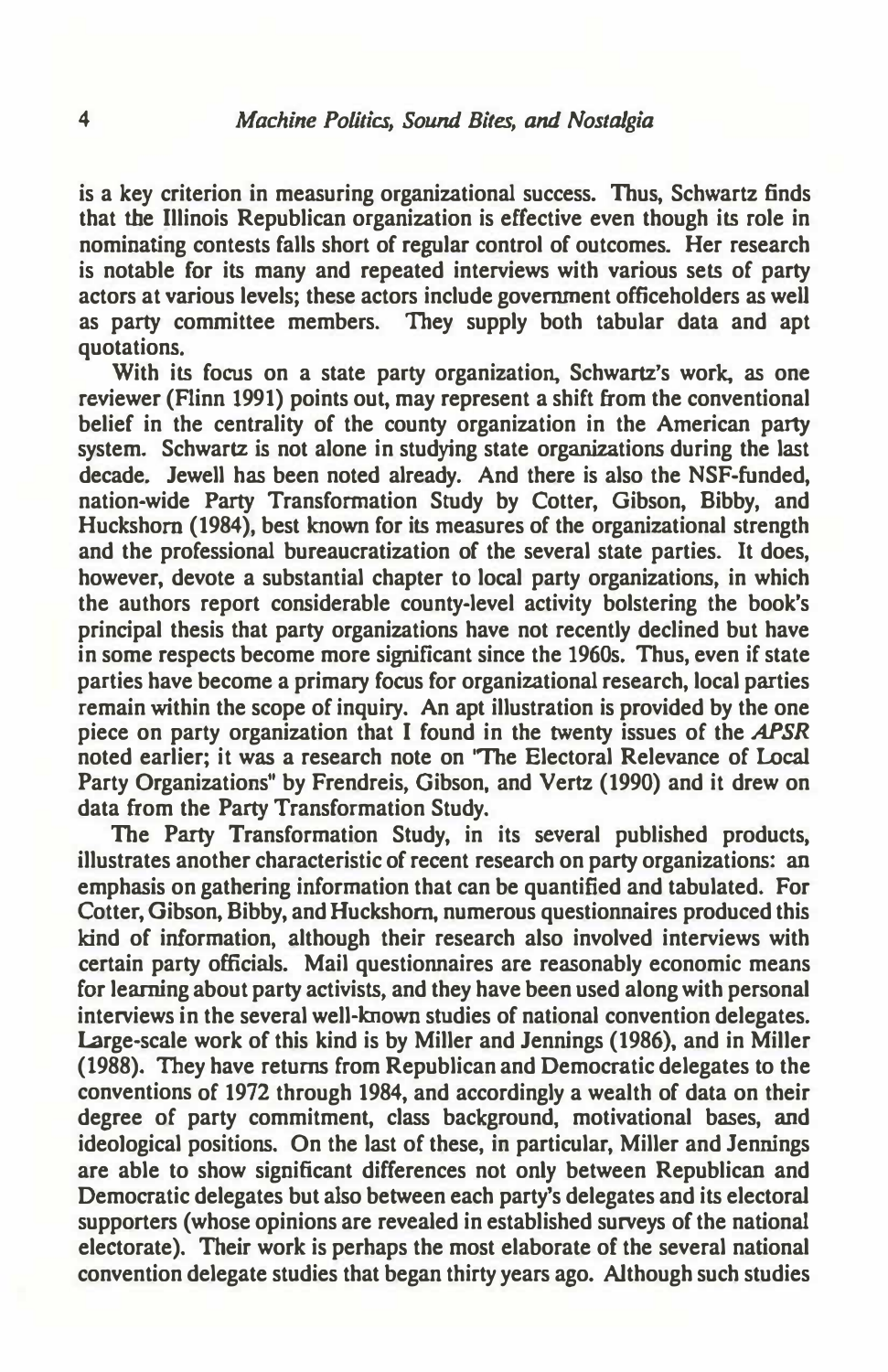**do not directly explore what party organizations do, they certainly tell us a good deal about the nature of party organizations-or at least about the nature of** *presidential* **party organizations. County chairs, Baer and Bositis (1988) have found, arc ideologically distinguishable, especially on the Democratic side, from national convention delegates.** 

**Referring to Baer and Bositis reminds me to observe that their book includes, along with research data, a useful discussion of how crucial organizational studies are to the maintenance of a distinguishable parties field. Without such studies, we might have only party-related research in other fields-legislative behavior, presidential or gubernatorial leadership, and voting behavior. Tendencies in that direction may help explain recent departmental difficulties in recruiting parties specialists among new Ph.Os. Already, scholars primarily identified with other fields do a large share of the research of concern to students of parties. For example, legislative behavior specialists have much to tell us about the recently strengthened legislative parties, particularly their campaign committees. The importance of these office-bolder parties, as well as those of governors and presidents, is apparent, and so is their often vexed relationship to ideologically oriented extragovernmental parties. Nothing, of course, precludes parties specialists from studying office-holder parties along with extra-governmental parties, and some of us have tried to do so.** 

**Yet, it seems clear that it is the extra-governmental organizations that lie at the heart of our field. It is also clear that a renewed concern with these organizations must be based on evidence of their actual activity. Arc they substantial and active enough so as to be effective in a candidate-centered political culture? Here, recent research findings arc reassuring. All of the scholarship that I have observed, in this paper and elsewhere, points to a continuing and even increasing organizational presence. Only the most skeptical would dismiss the findings as products of an over-identification of scholars with the subject matter of their research. It is true that party scholars welcome the signs of strength that they discover, and that a few even share and seek to promote the organizational activism that they study. Nevertheless, the scholarly evidence is persuasive at least with respect to the presence of substantial numbers of activists committed to party organizations. Less but still something is known about influence in nominations and election campaigns. To learn as much about the latter as about the characteristics and beliefs of organizational participants will require field work in addition to the**  sample surveys and mail questionnaires that now provide impressive **quantifiable data.**